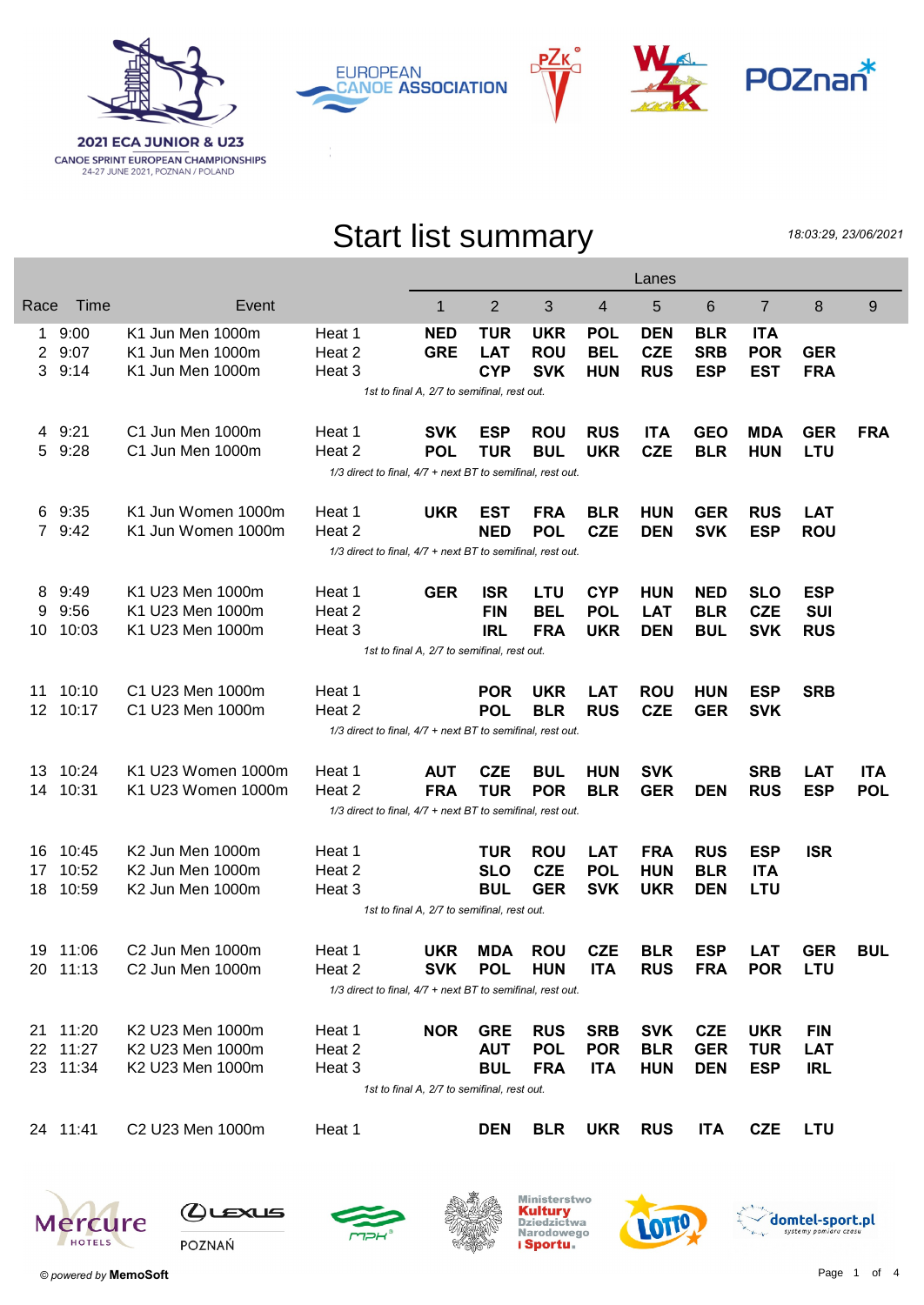

**CANOE SPRINT EUROPEAN CHAMPIONSHIPS**<br>24-27 JUNE 2021, POZNAN / POLAND









## Start list summary

18:03:29, 23/06/2021

|      |                                                            |                                          |                                                               |                                             |            |            |            | Lanes      |            |                |            |            |
|------|------------------------------------------------------------|------------------------------------------|---------------------------------------------------------------|---------------------------------------------|------------|------------|------------|------------|------------|----------------|------------|------------|
| Race | Time                                                       | Event                                    |                                                               | $\mathbf 1$                                 | 2          | 3          | 4          | 5          | 6          | $\overline{7}$ | 8          | 9          |
|      | 25 11:48                                                   | C <sub>2</sub> U <sub>23</sub> Men 1000m | Heat 2                                                        |                                             | <b>SVK</b> | <b>FRA</b> | <b>POL</b> | <b>ROU</b> | <b>HUN</b> | <b>ESP</b>     |            |            |
|      |                                                            |                                          | 1/3 direct to final, 4/7 + next BT to semifinal, rest out.    |                                             |            |            |            |            |            |                |            |            |
| 26   | 12:05                                                      | K1 Jun Women 500m                        | Heat 1                                                        |                                             | EST        | <b>FRA</b> | <b>GER</b> | <b>BLR</b> | <b>SRB</b> | <b>ESP</b>     | <b>NED</b> |            |
| 27   | 12:10                                                      | K1 Jun Women 500m                        | Heat 2                                                        |                                             | <b>BEL</b> | <b>LTU</b> | <b>CZE</b> | <b>HUN</b> | <b>ITA</b> | <b>AUT</b>     | <b>GRE</b> |            |
| 28   | 12:15                                                      | K1 Jun Women 500m                        | Heat 3                                                        |                                             | <b>LAT</b> | <b>RUS</b> | <b>POL</b> | <b>UKR</b> | <b>DEN</b> | <b>POR</b>     |            |            |
|      | 1st to final A, 2/7 to semifinal, rest out.                |                                          |                                                               |                                             |            |            |            |            |            |                |            |            |
| 29   | 12:20                                                      | K1 Jun Men 500m                          | Heat 1                                                        | <b>MKD</b>                                  | <b>ISR</b> | <b>ROU</b> | <b>HUN</b> | <b>DEN</b> | <b>POL</b> | <b>LAT</b>     | <b>CYP</b> |            |
| 30   | 12:25                                                      | K1 Jun Men 500m                          | Heat 2                                                        | <b>SLO</b>                                  | <b>NED</b> | <b>UKR</b> | <b>RUS</b> | <b>BUL</b> | <b>GER</b> | <b>SVK</b>     | <b>AZE</b> |            |
| 31   | 12:30                                                      | K1 Jun Men 500m                          | Heat 3                                                        |                                             | <b>FRA</b> | <b>ITA</b> | <b>BLR</b> | <b>CZE</b> | <b>ESP</b> | <b>TUR</b>     | <b>GRE</b> |            |
|      | 1st to final A, 2/7 to semifinal, rest out.                |                                          |                                                               |                                             |            |            |            |            |            |                |            |            |
| 32   | 12:35                                                      | C1 Jun Women 500m                        | Heat 1                                                        |                                             | <b>GEO</b> | <b>GER</b> | <b>HUN</b> | <b>RUS</b> | <b>POL</b> | <b>CRO</b>     | <b>POR</b> |            |
| 33   | 12:40                                                      | C1 Jun Women 500m                        | Heat 2                                                        |                                             | <b>LAT</b> | <b>ITA</b> | <b>BLR</b> | <b>UKR</b> | <b>CZE</b> | <b>ESP</b>     |            |            |
|      | 1/3 direct to final, 4/7 + next BT to semifinal, rest out. |                                          |                                                               |                                             |            |            |            |            |            |                |            |            |
| 34   | 12:45                                                      | K1 U23 Women 500m                        | Heat 1                                                        |                                             | <b>ISR</b> | <b>LAT</b> | <b>SLO</b> | <b>BLR</b> | <b>DEN</b> | <b>RUS</b>     | <b>FRA</b> |            |
| 35   | 12:50                                                      | K1 U23 Women 500m                        | Heat 2                                                        |                                             | <b>BUL</b> | <b>CZE</b> | <b>SVK</b> | <b>POL</b> | <b>ITA</b> | <b>FIN</b>     | <b>AUT</b> |            |
| 36   | 12:55                                                      | K1 U23 Women 500m                        | Heat 3                                                        |                                             | <b>UKR</b> | <b>GER</b> | <b>HUN</b> | <b>SRB</b> | <b>ESP</b> | <b>TUR</b>     | <b>NOR</b> |            |
|      |                                                            |                                          |                                                               | 1st to final A, 2/7 to semifinal, rest out. |            |            |            |            |            |                |            |            |
| 37   | 13:00                                                      | K1 U23 Men 500m                          | Heat 1                                                        | <b>HUN</b>                                  | <b>SUI</b> | <b>CYP</b> | <b>DEN</b> | <b>CZE</b> | <b>GER</b> | <b>ISR</b>     | <b>UKR</b> | <b>SVK</b> |
| 38   | 13:05                                                      | K1 U23 Men 500m                          | Heat 2                                                        | <b>GRE</b>                                  | <b>MKD</b> | <b>TUR</b> | <b>POL</b> | <b>SRB</b> | <b>BLR</b> | <b>FIN</b>     | <b>NED</b> |            |
| 39   | 13:10                                                      | K1 U23 Men 500m                          | Heat 3                                                        | <b>AUT</b>                                  | <b>LAT</b> | <b>ITA</b> | <b>SLO</b> | <b>RUS</b> | <b>ESP</b> | <b>BUL</b>     |            |            |
|      |                                                            |                                          |                                                               | 1st to final A, 2/7 to semifinal, rest out. |            |            |            |            |            |                |            |            |
| 40   | 13:15                                                      | C1 U23 Women 500m                        | Heat 1                                                        |                                             | <b>SRB</b> | <b>MDA</b> | <b>RUS</b> | <b>UKR</b> | <b>CRO</b> | <b>FRA</b>     | <b>CZE</b> |            |
| 41   | 13:20                                                      | C1 U23 Women 500m                        | Heat 2                                                        |                                             | <b>BLR</b> | <b>HUN</b> | <b>GEO</b> | <b>SVK</b> | <b>POL</b> | <b>ESP</b>     |            |            |
|      |                                                            |                                          | 1/3 direct to final, 4/7 + next BT to semifinal, rest out.    |                                             |            |            |            |            |            |                |            |            |
|      | 42 15:30                                                   | C2 Jun Men 500m                          | Heat 1                                                        | <b>ROU</b>                                  | <b>SVK</b> | <b>CZE</b> | <b>BLR</b> | <b>FRA</b> | <b>HUN</b> | <b>LAT</b>     | <b>POL</b> | LTU        |
|      | 43 15:35                                                   | C2 Jun Men 500m                          | Heat 2                                                        | <b>BUL</b>                                  | <b>ITA</b> | <b>ESP</b> | <b>GER</b> | MDA        | <b>UKR</b> | <b>RUS</b>     | <b>POR</b> |            |
|      |                                                            |                                          | 1/3 direct to final, 4/7 + next BT to semifinal, rest out.    |                                             |            |            |            |            |            |                |            |            |
|      | 44 15:40                                                   | K2 Jun Women 500m                        | Heat 1                                                        | <b>RUS</b>                                  | <b>POL</b> | <b>SVK</b> | <b>BLR</b> | <b>CZE</b> | <b>HUN</b> | <b>FRA</b>     | <b>LAT</b> |            |
|      | 45 15:45                                                   | K2 Jun Women 500m                        | Heat 2                                                        | <b>NED</b>                                  | <b>ESP</b> | <b>SRB</b> | <b>UKR</b> | <b>DEN</b> | <b>GER</b> | LTU            | <b>ITA</b> |            |
|      |                                                            |                                          | 1/3 direct to final, 4/7 + next BT to semifinal, rest out.    |                                             |            |            |            |            |            |                |            |            |
|      | 46 15:50                                                   | C2 Jun Women 500m                        | Heat 1                                                        |                                             | <b>CZE</b> | <b>ITA</b> | <b>HUN</b> | <b>BLR</b> | <b>UKR</b> | <b>ESP</b>     |            |            |
|      | 47 15:55                                                   | C2 Jun Women 500m                        | Heat 2                                                        |                                             |            | <b>GER</b> | <b>FRA</b> | <b>RUS</b> | <b>POL</b> | <b>LTU</b>     |            |            |
|      |                                                            |                                          | $1/2$ direct to final $1/7 +$ next $DT$ to cemifinal rest out |                                             |            |            |            |            |            |                |            |            |

 $1/3$  direct to final,  $4/7$  + next BT to semifinal, rest out.









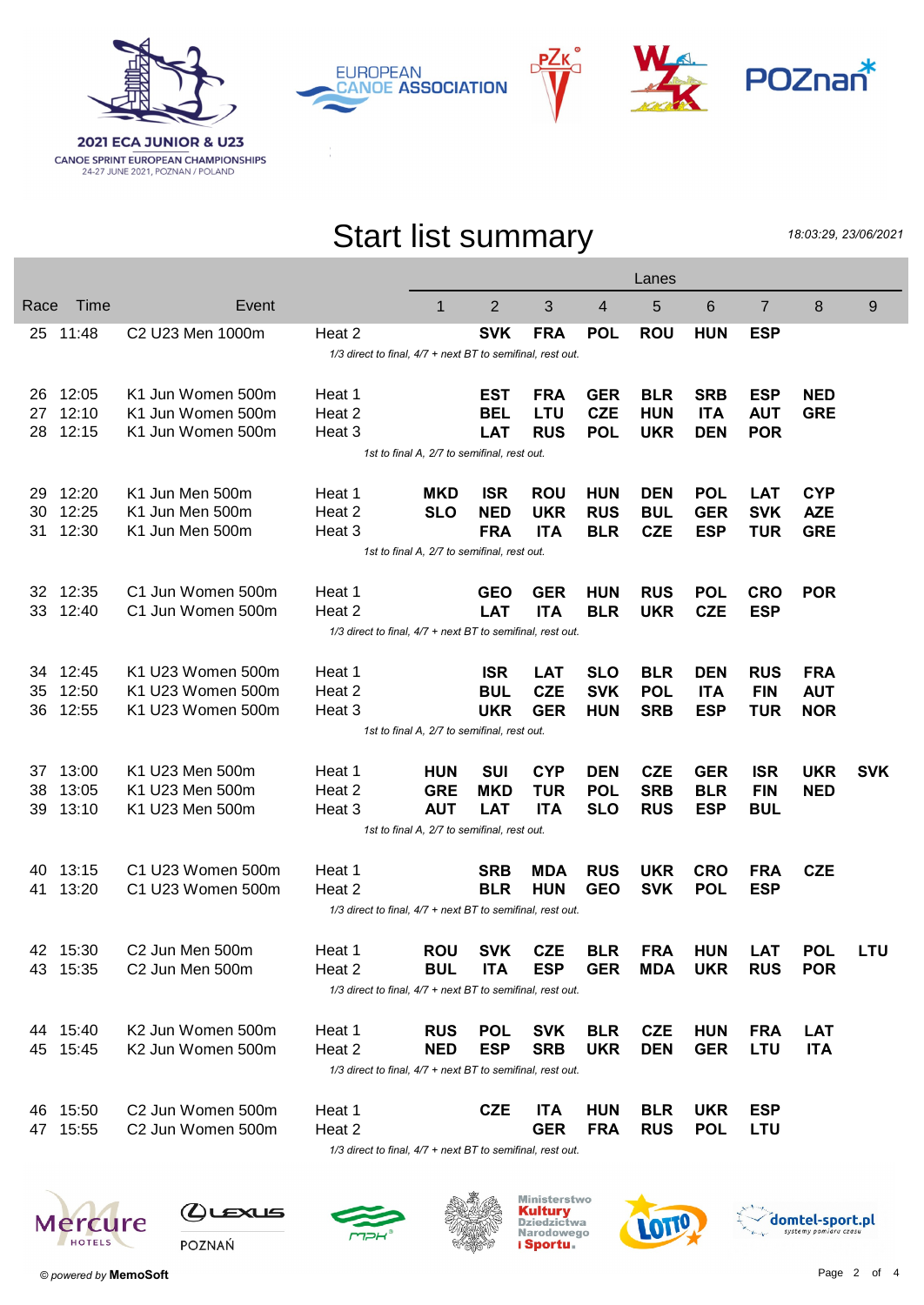

**CANOE SPRINT EUROPEAN CHAMPIONSHIPS**<br>24-27 JUNE 2021, POZNAN / POLAND







## Start list summary

18:03:29, 23/06/2021

|      |                                                            |                                           |                                                                      |            |                |            |            | Lanes      |            |                |            |            |
|------|------------------------------------------------------------|-------------------------------------------|----------------------------------------------------------------------|------------|----------------|------------|------------|------------|------------|----------------|------------|------------|
| Race | Time                                                       | Event                                     |                                                                      | 1          | $\overline{2}$ | 3          | 4          | 5          | 6          | $\overline{7}$ | 8          | 9          |
| 48   | 16:00                                                      | C <sub>2</sub> U <sub>23</sub> Men 500m   | Heat 1                                                               | <b>ESP</b> | <b>LAT</b>     | <b>CZE</b> | <b>ITA</b> | <b>RUS</b> | <b>ROU</b> | <b>SVK</b>     | <b>FRA</b> |            |
| 49   | 16:05                                                      | C2 U23 Men 500m                           | Heat 2                                                               |            | <b>GER</b>     | <b>UKR</b> | <b>BLR</b> | <b>POL</b> | <b>HUN</b> | <b>DEN</b>     | <b>LTU</b> |            |
|      |                                                            |                                           | 1/3 direct to final, 4/7 + next BT to semifinal, rest out.           |            |                |            |            |            |            |                |            |            |
| 50   | 16:10                                                      | K2 U23 Women 500m                         | Heat 1                                                               | <b>NOR</b> | <b>FRA</b>     | ESP        | <b>BLR</b> | <b>SRB</b> | <b>UKR</b> | <b>CZE</b>     | <b>POR</b> |            |
| 51   | 16:15                                                      | K2 U23 Women 500m                         | Heat 2                                                               |            | <b>SVK</b>     | <b>DEN</b> | <b>RUS</b> | <b>HUN</b> | <b>POL</b> | <b>GER</b>     | <b>ITA</b> |            |
|      | 1/3 direct to final, 4/7 + next BT to semifinal, rest out. |                                           |                                                                      |            |                |            |            |            |            |                |            |            |
| 52   | 16:20                                                      | C <sub>2</sub> U <sub>23</sub> Women 500m | Heat 1                                                               |            | <b>ROU</b>     | <b>POR</b> | <b>POL</b> | <b>UKR</b> | <b>RUS</b> | <b>ESP</b>     |            |            |
| 53   | 16:25                                                      | C <sub>2</sub> U <sub>23</sub> Women 500m | Heat 2                                                               |            |                | <b>HUN</b> | <b>BLR</b> | <b>MDA</b> | <b>FRA</b> | <b>GER</b>     |            |            |
|      |                                                            |                                           | $1/3$ direct to final, $4/7$ + next BT to semifinal, rest out.       |            |                |            |            |            |            |                |            |            |
|      |                                                            |                                           |                                                                      |            |                |            |            |            |            |                |            |            |
| 54   | 16:30                                                      | K4 Jun Men 500m                           | Heat 1                                                               | <b>ESP</b> | <b>DEN</b>     | <b>UKR</b> | <b>CZE</b> | <b>GER</b> | <b>POL</b> | <b>SVK</b>     | <b>ITA</b> | <b>TUR</b> |
| 55   | 16:35                                                      | K4 Jun Men 500m                           | Heat 2                                                               | <b>LTU</b> | <b>BUL</b>     | <b>POR</b> | <b>FRA</b> | <b>RUS</b> | <b>BLR</b> | <b>HUN</b>     | <b>SRB</b> |            |
|      | 1/3 direct to final, 4/7 + next BT to semifinal, rest out. |                                           |                                                                      |            |                |            |            |            |            |                |            |            |
| 56   | 16:40                                                      | K4 U23 Men 500m                           | Heat 1                                                               | <b>ESP</b> | <b>ITA</b>     | <b>POL</b> | <b>GER</b> | <b>BLR</b> | <b>POR</b> | <b>SRB</b>     | <b>HUN</b> | BUL        |
| 57   | 16:45                                                      | K4 U23 Men 500m                           | Heat 2                                                               | <b>TUR</b> | <b>FRA</b>     | <b>DEN</b> | <b>RUS</b> | <b>SVK</b> | <b>UKR</b> | <b>NOR</b>     | <b>CZE</b> | <b>LAT</b> |
|      |                                                            |                                           | 1/3 direct to final, 4/7 + next BT to semifinal, rest out.           |            |                |            |            |            |            |                |            |            |
| 58   | 16:50                                                      | K4 Jun Women 500m                         | Heat 1                                                               | <b>ESP</b> | <b>ITA</b>     | <b>DEN</b> | <b>BLR</b> | <b>HUN</b> | <b>RUS</b> | <b>GER</b>     | <b>POL</b> |            |
| 59   | 16:55                                                      | K4 Jun Women 500m                         | Heat 2                                                               | <b>FRA</b> | <b>POR</b>     | <b>UKR</b> | <b>CZE</b> | <b>ROU</b> | <b>SRB</b> | <b>LAT</b>     | <b>BUL</b> |            |
|      |                                                            |                                           | 1/3 direct to final, 4/7 + next BT to semifinal, rest out.           |            |                |            |            |            |            |                |            |            |
|      |                                                            |                                           |                                                                      |            |                |            |            |            |            |                |            |            |
| 60   | 17:00                                                      | K4 U23 Women 500m                         | Heat 1                                                               |            | <b>DEN</b>     | <b>BLR</b> | <b>UKR</b> | <b>POL</b> | <b>ROU</b> |                | <b>ESP</b> |            |
| 61   | 17:05                                                      | K4 U23 Women 500m                         | Heat 2                                                               |            | <b>CZE</b>     | <b>ITA</b> | <b>RUS</b> | <b>HUN</b> | <b>GER</b> | <b>POR</b>     |            |            |
|      |                                                            |                                           | $1/3$ direct to final, $4/7$ + next BT to semifinal, rest out.       |            |                |            |            |            |            |                |            |            |
| 97   | 15:30                                                      | C1 Jun Women 200m                         | Heat 1                                                               |            | <b>ITA</b>     | <b>ESP</b> | <b>FRA</b> | <b>BLR</b> | <b>CZE</b> | <b>CRO</b>     | <b>LAT</b> |            |
| 98   | 15:35                                                      | C1 Jun Women 200m                         | Heat 2                                                               |            | <b>GEO</b>     | <b>GER</b> | <b>POL</b> | <b>RUS</b> | <b>UKR</b> | <b>HUN</b>     | <b>POR</b> |            |
|      |                                                            |                                           | 1/3 direct to final, 4/7 + next BT to semifinal, rest out.           |            |                |            |            |            |            |                |            |            |
|      |                                                            |                                           |                                                                      |            |                |            |            |            |            |                |            |            |
| 99   | 15:40                                                      | C1 Jun Men 200m<br>C1 Jun Men 200m        | Heat 1                                                               | <b>GER</b> | <b>MDA</b>     | <b>GEO</b> | <b>RUS</b> | <b>UKR</b> | <b>ROU</b> | <b>ITA</b>     | <b>POL</b> |            |
|      | 100 15:45                                                  |                                           | Heat 2<br>1/3 direct to final, 4/7 + next BT to semifinal, rest out. | <b>FRA</b> | <b>HUN</b>     | <b>BUL</b> | <b>CZE</b> | <b>BLR</b> | <b>LAT</b> | <b>SVK</b>     | <b>ESP</b> |            |
|      |                                                            |                                           |                                                                      |            |                |            |            |            |            |                |            |            |
|      | 101 15:50                                                  | K1 Jun Women 200m                         | Heat 1                                                               |            | <b>EST</b>     | <b>ESP</b> | <b>SRB</b> | <b>ITA</b> | <b>HUN</b> | <b>POL</b>     | <b>LAT</b> |            |
|      | 102 15:55                                                  | K1 Jun Women 200m                         | Heat 2                                                               |            | <b>AUT</b>     | <b>GER</b> | <b>RUS</b> | <b>UKR</b> | <b>DEN</b> | <b>LTU</b>     | <b>GRE</b> |            |
|      | 103 16:00                                                  | K1 Jun Women 200m                         | Heat 3                                                               |            | <b>BUL</b>     | <b>SVK</b> | <b>POR</b> | <b>BLR</b> | <b>CZE</b> | <b>FRA</b>     | <b>NED</b> |            |
|      |                                                            |                                           |                                                                      |            |                |            |            |            |            |                |            |            |

1st to final A, 2/7 to semifinal, rest out.